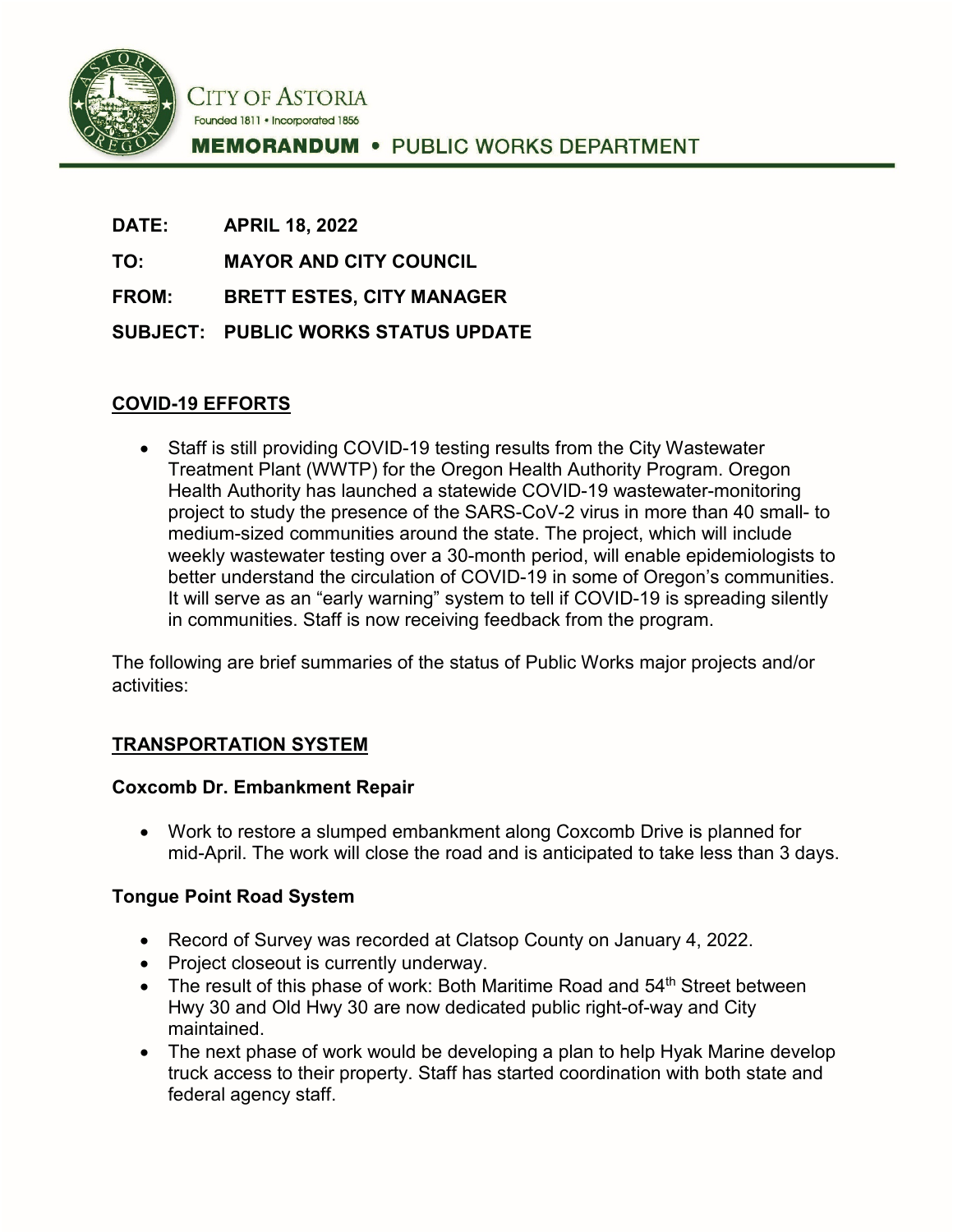## **OR202 Sidewalk Project: Dresden – 4th Street**

- Phase 1 and 2 of the projects have been combined into one project that consists of installing new sidewalk from Dresden to the DMV and Astoria High School to 4th St.
- ODOT is designing the project, including all permitting and right-of-way acquisition.
- An online public information meeting was held on February 24, 2022.
- Design phase is currently underway with advanced plans anticipated to be ready for review in early May.
- Bid date is currently scheduled for October 20, 2022, so construction could begin in early 2023.

### **14th Street Park Pier Inspection**

• The City awarded a design contract to DOWL and they are currently working on design documents and permits for the needed repairs. We anticipate the project being ready to bid in the summer of 2022 with construction planned for early 2023.

## **23rd Street Rectangular Rapid Flashing Beacon (RRFB) Project**

• Otak, Inc. has commenced design work for the project. Construction is planned for the fall of 2022.

## **2022 Paving Project**

• Engineering staff has begun preliminary scoping and street selection for pavement maintenance. A paving project is anticipated for summer 2022.

#### **Niagara Ave. and 15th Street Road Reconstruction Project**

• Young's River Engineering is working on design plans for reconstruction of Niagara Ave. just east of 15<sup>th</sup> Street. This project will include storm drainage, sidewalk and road improvements. Construction is planned for fall of 2022.

#### **City and Hwy 30 Chairwall Issues**

- *No status change since last update.*
- The City of Astoria has a downtown where the roadways are supported by a wall system commonly referred to as a Chairwall system built in 1919 and 1922.
- US Hwy 30 through town is supported by the wall system between 5th Street and 17th Street.
- There are two locations where the wall system supporting Highway 30 is failing. The first location is on Marine Drive between 9th and 10th Streets and the second location is between 16th and 17th Streets.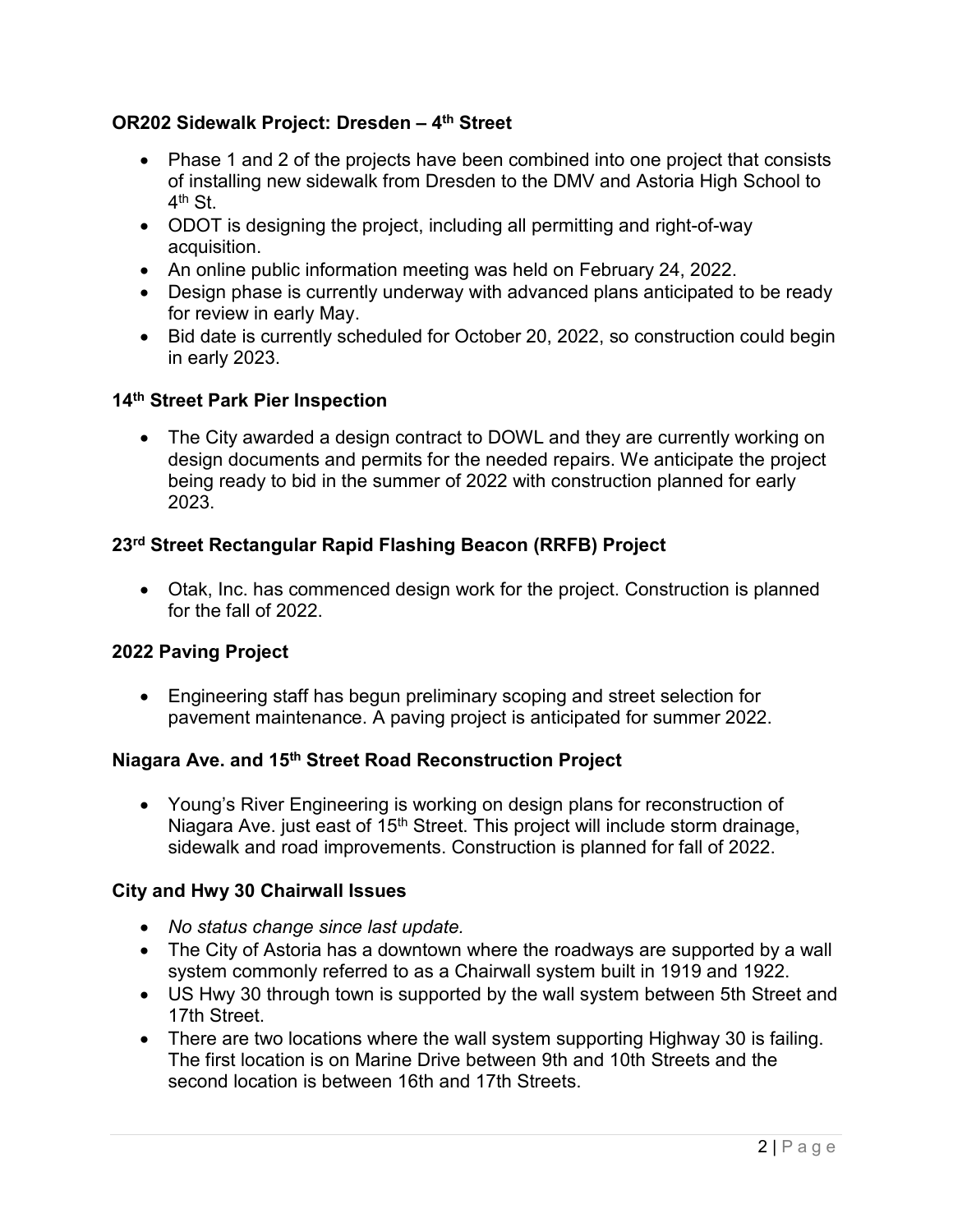• Staff has communicated with ODOT regarding the need to repair the failing wall segments supporting the highway. ODOT has informed staff that they will route oversized loads away from the wall segments through their oversized freight traffic permit process.

### **Trolley Infrastructure Maintenance Planning**

- *No status change since last update.*
- The Riverfront Trolley Association (RTA) has worked very hard to repair a number of the track deficiencies identified by the Oregon Department of Transportation (ODOT) Rail Division during their track inspection. This has included replacement of numerous deteriorated railroad ties. The City has worked in partnership with the RTA to ensure that materials and equipment are available for the maintenance work. This has yielded very positive results. No issues identified will prohibit the Trolley from operation at this time.

### **Pipeline Road Patching Project**

• This project will serve to repair failed portions of pavement on Pipeline Road between Reservoirs 2 and 3. This project has been put on hold due to other, more critical project needs.

### **2022 Crack Sealing Project**

- City staff is currently preparing construction documents for a crack-sealing project that is intended to be a preventative maintenance measure for a portion of the City's road network.
- This work is planned for Summer 2022

#### **COMBINED SEWER OVERFLOW (CSO) SYSTEM**

#### **Next CSO Separation Project**

- *No status change since last update.*
- Staff is in the planning phase of the next CSO project.
- No construction will take place this year. Construction is not anticipated until 2024 or later

#### **WATER SYSTEM**

#### **Automated Water Meter Reading (AMR) System Project**

• The Public Works Department is currently working on installation and implementation of the new AMR system for downtown and large commercial customers.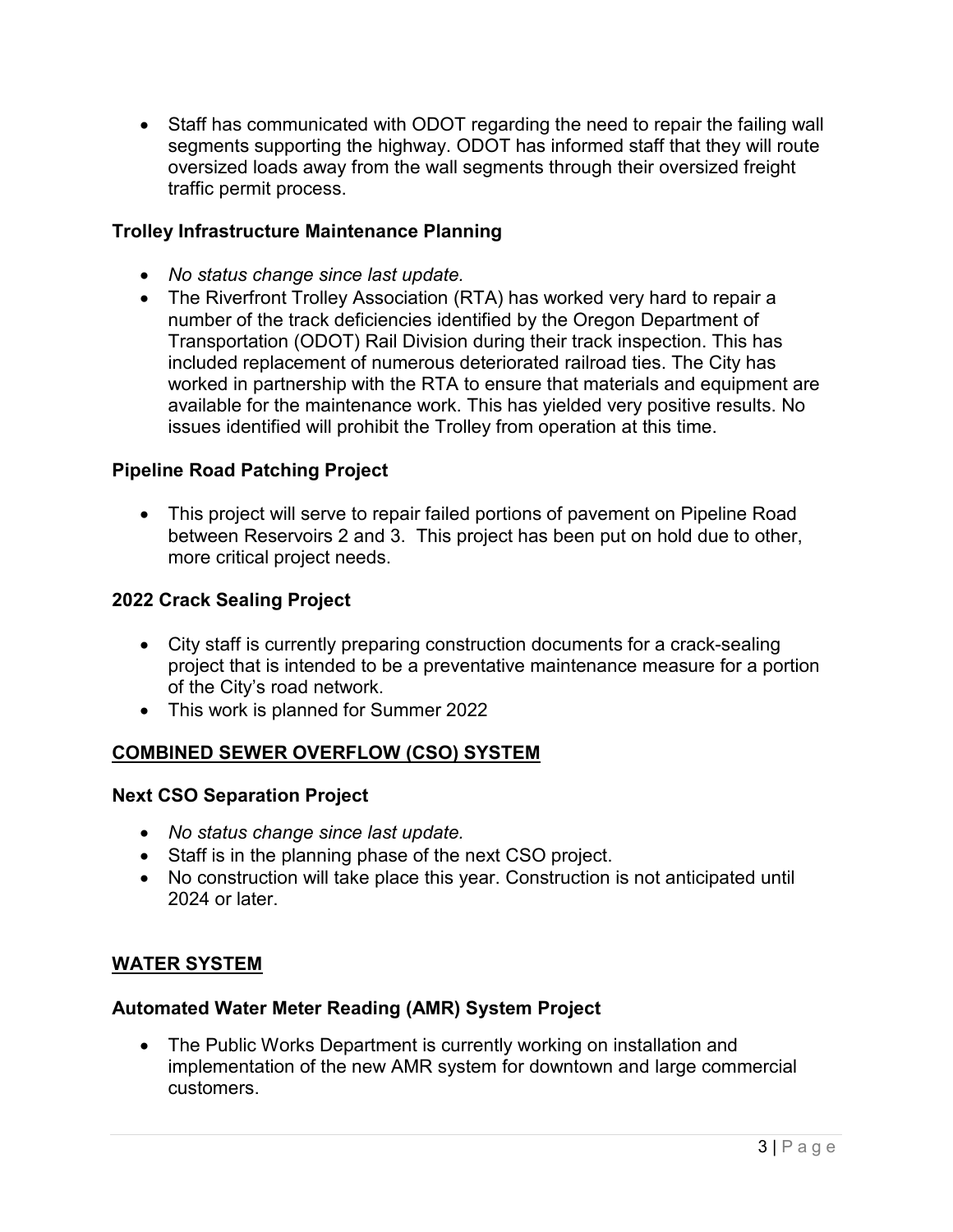## **Grand Ave. Water Line Replacement Project**

- The construction for this water line replacement is complete.
- Surface restoration remains to be completed once weather allows.

## **Rivington Street Waterline Replacement Project**

- City staff are currently working on final design plans for replacement of a 1.5" and 2" water line on Rivington St. with a new 8" waterline.
- The project is being prioritized due to the condition of the pipes and multiple lowpressure complaints.
- City Council approved an authorization to bid the project and advertisement is anticipated in the month.

# **Old Highway 30 – Emergency Waterline Relocation Project**

- Department of Labor plans to complete landslide mitigation work immediately adjacent to a City maintained waterline along Old Highway 30. The City needs to relocate the pipe to accommodate their construction project and to minimize potential damage.
- Engineering staff have started preliminary design for the waterline relocation. The construction work is anticipated to be completed in summer 2022.

## **Hamburg Ave. Waterline Improvement Project**

- A waterline break and embankment failure in 2021 resulted in a reduction in water flow on Hamburg Ave.
- The project will include approximately 400 feet of new 8-inch diameter waterline from W. Marine Drive to a fire hydrant on Hamburg Ave. Engineering staff has started preliminary design for this project.

## **OR202 Waterline Project**

- Murrysmith, engineering design consultant, is currently preparing plans for the replacement of approximately 2,100 feet of 1918 waterline under Highway OR202.
- Construction is planned for the fall 2022 with the goal of being completed prior to construction work on the OR202 Sidewalk Project.

## **Bear Creek Dam Emergency Overflow**

- It has been determined that in order to move ahead with the sizing of an emergency spillway a flood study may be required first. We have asked a consultant that specializes in such studies to prepare a fee estimate for consideration in the next fiscal year's budget.
- Public Works staff will be looking into an option that includes utilizing enhanced downstream scour protection to accommodate dam overtopping in an emergency flood situation.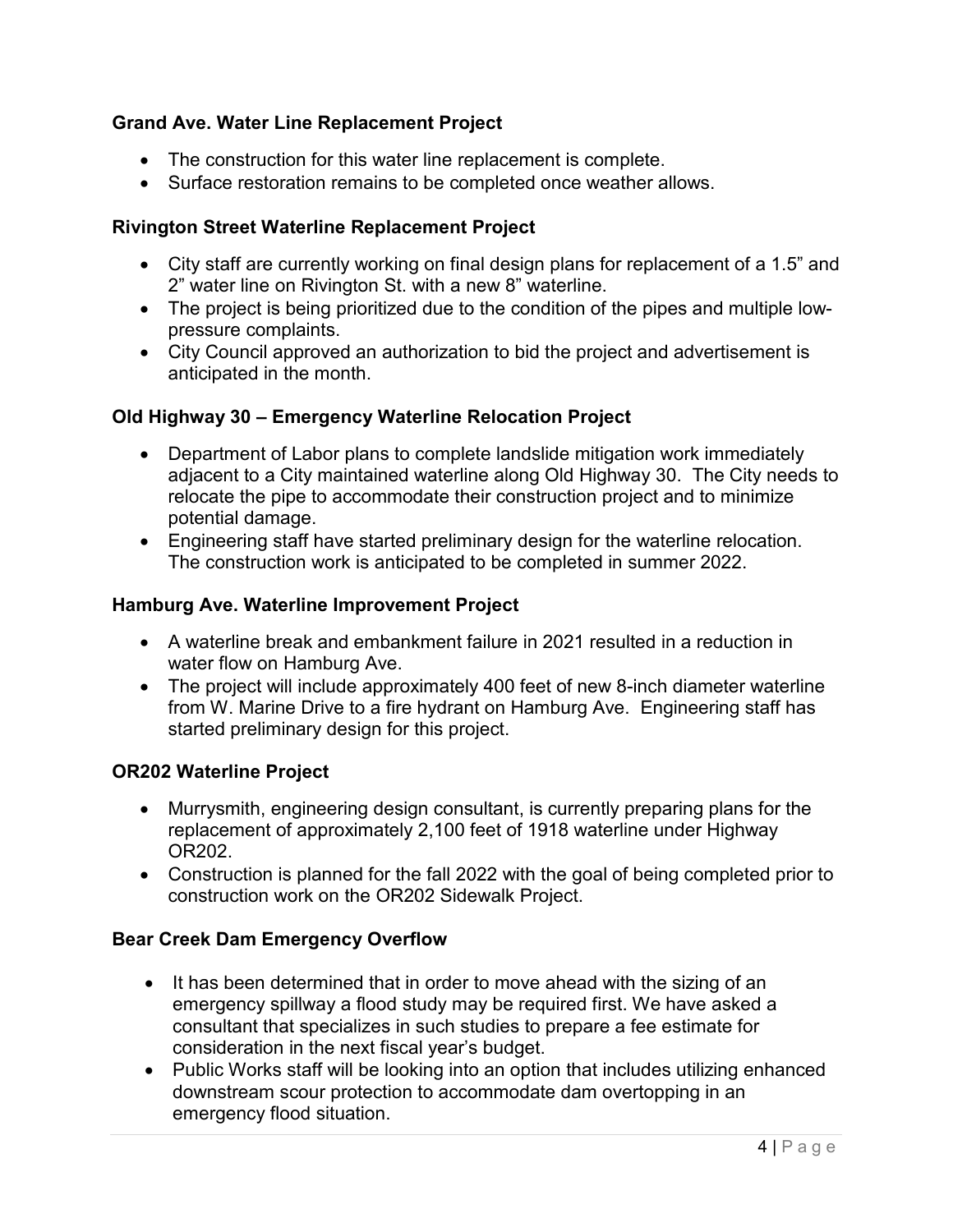- The next step, which was a Probable Maximum Flood (PMF) Study, is now complete.
- Staff has been working with the Oregon Water Resources Department (OWRD) to pursue grant funding for the next step, which is a hydraulics study and a design concept plan of the needed improvements to the existing dam to pass a probable maximum flood event. OWRD has obtained full funding for the study and they will be managing the project.
- OWRD has also notified us that they have grant funding for three additional studies in our watershed. The studies include a seismic evaluation of Middle Lake Dam, a seismic evaluation of Wickiup Lake Dam and a conduit evaluation of all of the reservoirs. Conduit is a term used for the drain pipes that release water from the bottom of each reservoir to drop the reservoir level during an emergency.

# **Skyline Place Waterline Improvement Project**

- *No status change since last update.*
- This project will replace two 2" water lines that serve the Skyline Place neighborhood. It will also reroute a number of water services that are currently inaccessible in that area.
- The project is nearing final design but has been put on hold due to other water improvement priorities.

# **SANITATION**

## **Landfill Post Closure Activities**

- *No status change since last update*
- Household Hazardous Waste Facility -staff will continue to work with County staff on DEQ gas monitoring requirements.
- Staff is continuing to work with the Oregon Department of Environmental Quality on post-closure activities consisting of gas monitoring and groundwater monitoring. A final permit has been issued and staff is currently working on the final document requirements for the site. Once all operation manuals are complete, staff will continue with annual reporting as required for the term of the post-closure period.
- During periodic utility inspections, it was determined that a critical stormwater pipe through the site was showing signs of failure. Staff is working on a plan to replace the pipe and will monitor its condition in the meantime. Funding is currently not identified for this project.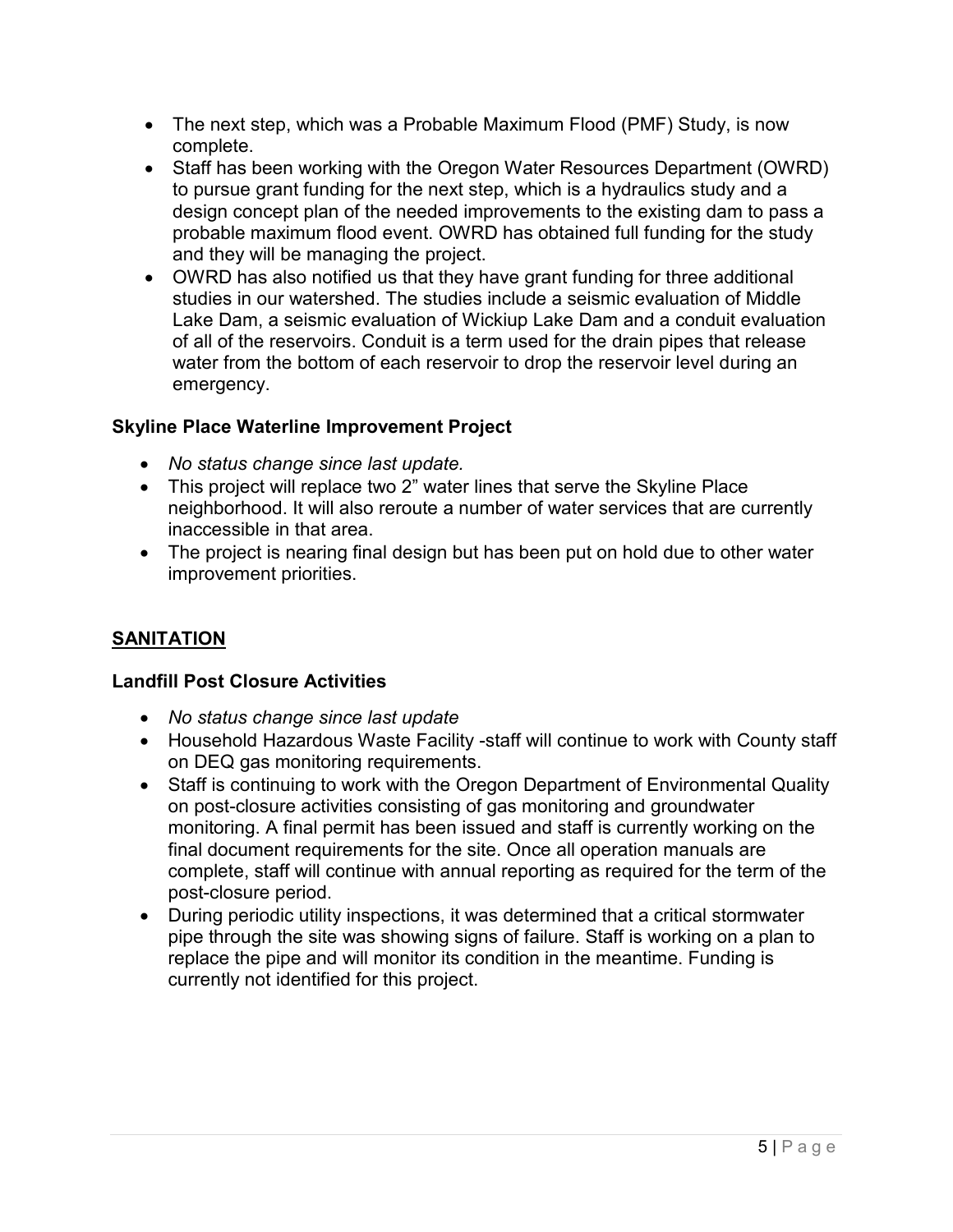## **WATERSHED**

#### **Watershed Road System**

- Staff and the City Forester, Ben Hayes, have a concept plan for the replacement of the Cedar Creek road crossing within the City watershed. The concept plan includes a new bridge crossing along the existing road alignment.
- The existing crossing is vulnerable to washout due to a very old and failing drainage culvert.
- The City Forester is working with the Oregon Department of Forestry and Oregon Fish and Wildlife (ODFW) on permitting for the new bridge and culvert removal.
- The project was originally targeted for summer 2022 but will most likely be delayed until summer of 2023 per discussions with ODFW. The project will also serve as mitigation for the emergency culvert crossing on Spur 12 last year.

#### **Forest Management Strategies**

• The City Forester completed a presentation on forest management strategies for the upcoming year including a review of the annual operating plan and an update of ongoing and completed projects.

#### **2022 Timber Harvest Project**

• Staff received authorization to solicit bids for the 2022 Timber Harvest Project at the March 21, 2022, City Council meeting. Once bids are received and reviewed, Staff will return to Council to request authorization to award the contract.

#### **SANITARY SEWER**

#### **Industrial Pretreatment Program**

- The City has identified industrial user loads that are causing issues at the wastewater treatment plant and in the sewer collection system.
- Council authorized a contract with Richwine Environmental, Inc. that includes the development of Industrial Pretreatment Program permits, ordinance, and financial feasibility analysis.
- Industrial Discharge Permits were issued to Fort George Brewery (November 2020) and Buoy Beer Company (April 2021).
- Staff is currently working with the remaining smaller fermentation beverage cluster businesses on permits that will be brought to Council in the near future.
- The City received a \$20,000 grant from Business Oregon Infrastructure Finance Authority (IFA) for a financial feasibility analysis that was presented at a Council Work Session on November 17, 2021. With Council support, formal documents are being prepared for official consideration.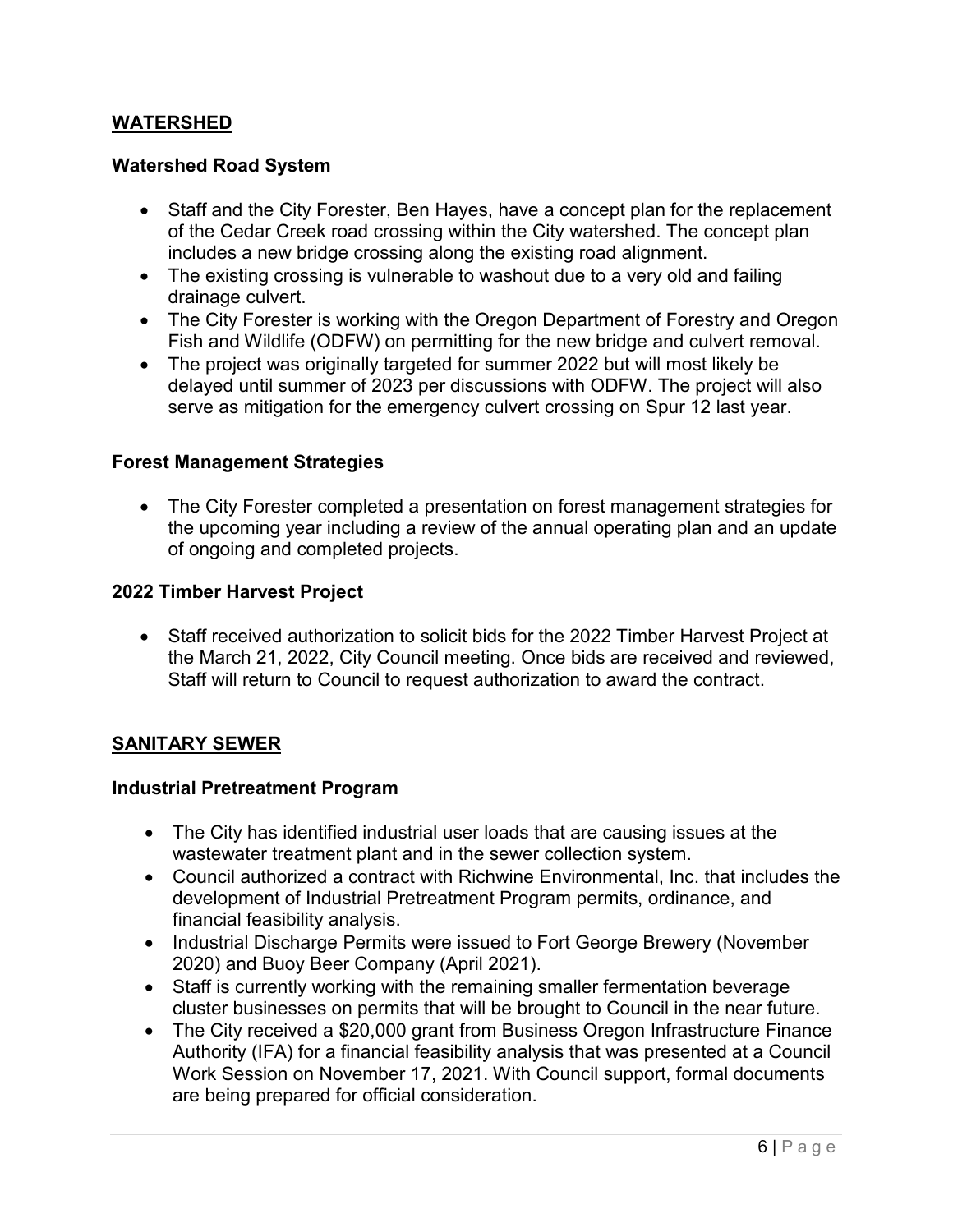## **Cedar Street Sanitary Sewer Replacement Project**

- Construction is complete and final punch list items are being addressed.
- Project closeout is underway.

### **Wastewater Treatment Plant Improvements Project**

- The grant agreement for the American Rescue Plan Act (ARPA) funding for the entire project amount of \$4,860,000 is included in the current Council packet. Funds will be administered by the Oregon Business Development Department (OBDD) utilizing the State of Oregon Coronavirus State Fiscal Recover Fund.
- In December 2021, Council authorized a contract with Gibbs & Olson, engineering design consultant, to complete preliminary engineering work in anticipation of receiving project funding in early 2022. This work is currently underway. A contract amendment for the entirety of the project design scope will be presented to Council after the City receives the fully executed grant agreement from OBDD.

### **Floral Ave. Sanitary Sewer Project**

- Young's River Engineering is working on design plans for a sanitary sewer improvement on Floral Ave. This project will re-establish permanent sanitary sewer service for residents that have had temporary connections since the slide that occurred in early 2021.
- Construction is anticipated for fall 2022.

## **10th Street & Commercial Street Emergency Sewer Repair Project**

- City staff is working with Big River Construction to repair a damaged portion of Sanitary Sewer Pipe at 10<sup>th</sup> Street and Commercial Street.
- We anticipate the pipe repair to be completed by mid-April.

## **STORM SYSTEM**

## **Evergreen Field Emergency Storm Drain Replacement Project**

- This project is intended to replace 200 feet of damaged 21-inch storm drainpipe beneath Evergreen Field. The pipe collapsed in January 2022 causing the storm drain system to back up and resulting in an embankment failure. The City completed a temporary repair to allow partial flow and now needs to complete a more extensive replacement project.
- Work is planned for April 2022.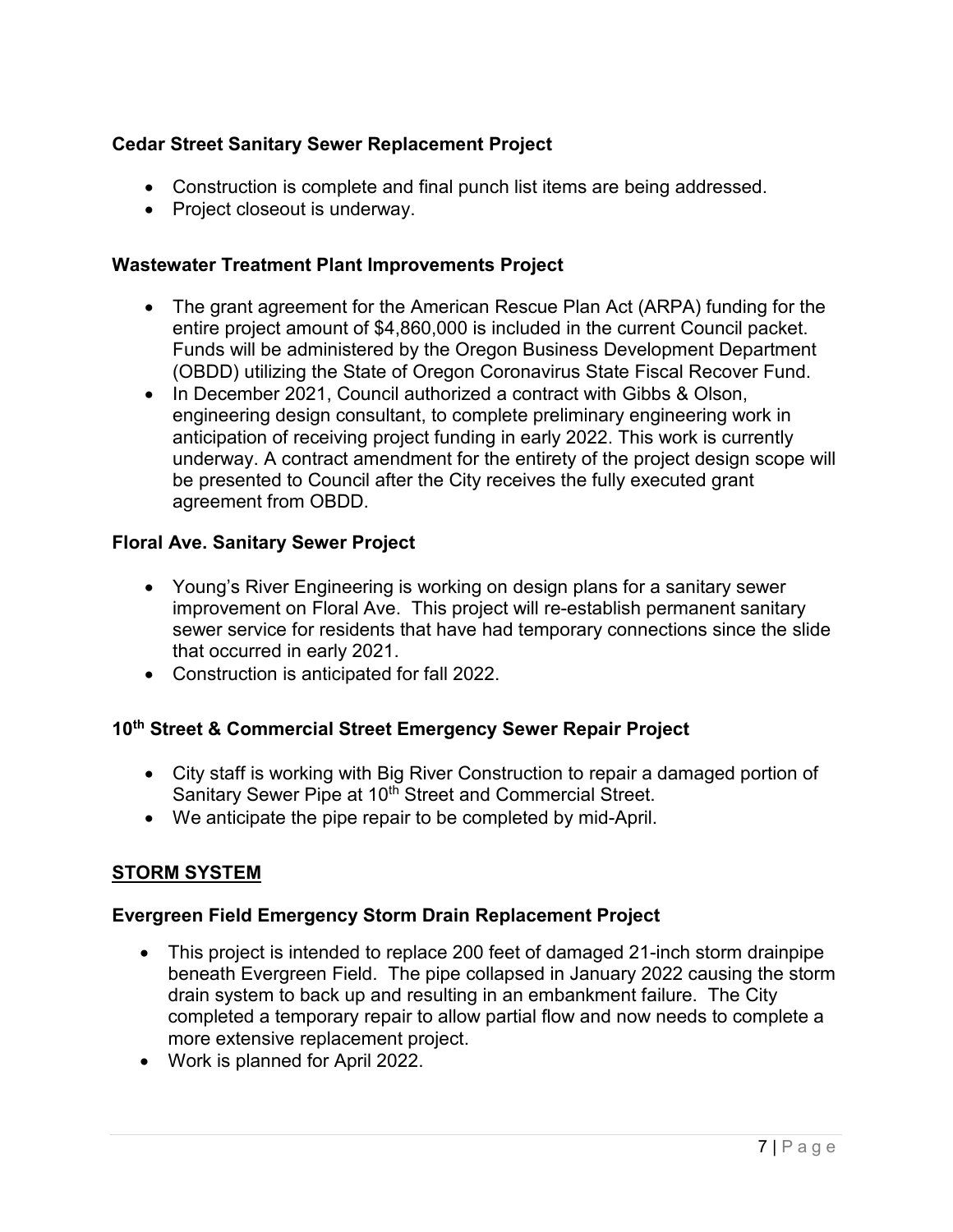### **DEVELOPMENT REVIEW**

#### **Development Review Workload**

- *No status change since last update.*
- The Engineering Division is still experiencing a significant volume of development review-related tasks including subdivision applications, commercial and residential building permit applications, and Public Works permits. We are working on ways to increase review efficiency and minimize impacts on Public Works priorities. However, the submittal volume has had a substantial impact on the number of capital improvement projects we have been able to complete this year.

## **PUBLIC WORKS OPERATIONS**

The following items highlight some of Operation's recent work:

- Staff repaired multiple water leaks thought out the City, including water main leaks at 50<sup>th</sup> St. and Lief Erikson Dr., Bond and Columbia St., and 42<sup>nd</sup> St. and Lief Erikson Dr.
- Staff completed continuing education training for water and wastewater certifications and confined space rescue training.
- Completed water meter flow testing on 50% of the three-inch and larger meters.
- Annual fire hydrant flushing is underway throughout the City.
- Completed installation of approximately 90 automated water meters (AMR) as part of phase one of the AMR project.
- Sewer pump/lift station repairs and upgrades took place this quarter.
- Completed installation of level sensors at the Wastewater Treatment Plant.
- Street sign installation and maintenance.
- Quarterly landfill gas monitoring.
- Wastewater treatment plant sampling, testing and flow monitoring.
- CSO monitor maintenance and data analysis.
- Routine watershed tasks include water quality testing, culvert cleaning, road maintenance and boundary patrol.
- Re-graded and compacted new rock on Headworks Rd. from CT Structure located at the intersection of Svensen Market Rd. & Headworks Rd. to the Headworks gate to bring the road up to City standards.

## **PUBLIC WORKS ADMINISTRATION**

• **City Hall Service Elevator Rebuild –** The motor for the new machine has been delivered to the machine manufacturer for production. TK Elevators Corporation expects to receive the machine by mid-May and will schedule installation to be completed no later than June 30, 2022.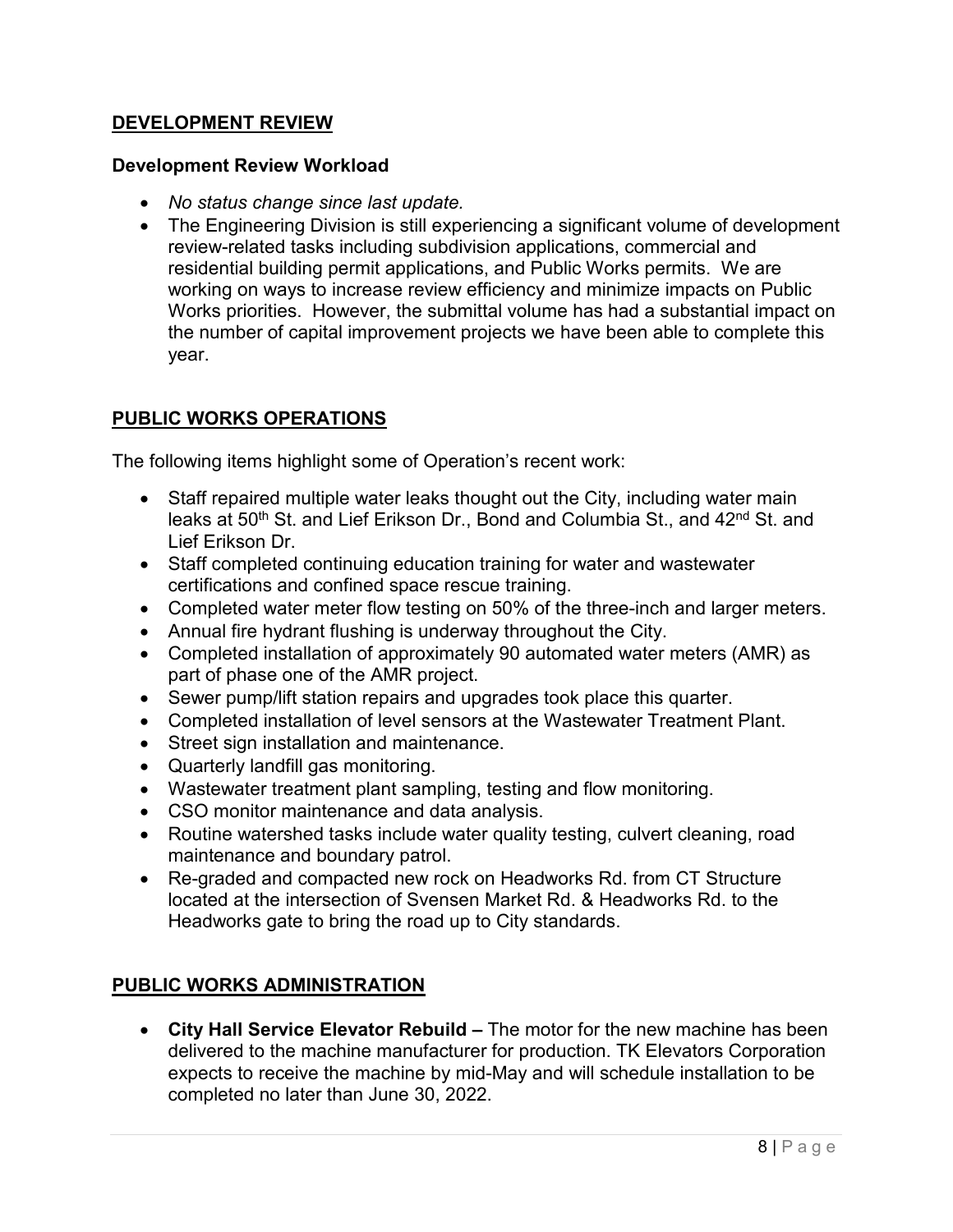- **Organizational Review -** The Public Works Department has contracted with John Ostrowski, Management Consultant, to complete an organizational review of the department in two phases. The consultant has completed Phase #1 with the Operations Division and provided a preliminary report. Phase #2 is in progress with the Engineering Division and will be complete by this fiscal yearend. The final product will be a report outlining the existing situation, an analysis of day-to-day operations, existing workloads, backlogs, maintenance and asset management systems and staffing levels. The organizational review process is designed to analyze the functions of the department to determine if best practices are being employed and make recommendations for improvement.
- **GIS Upgrades**
	- Staff has continued to make progress on the development of the public works infrastructure system. We have also been working on our mobile application for both staff and public use. Operations staff have implemented tablets for use in the field making their access to GIS data more efficient and helpful. The use of the tablets has indicated that more tablets are needed to expand the beneficial use of the system by more operational field staff.
	- We are also upgrading the public version of the GIS.
- **Work Orders/Asset Management** Staff contracted with Dude Solutions for work order/asset management software to streamline operations and management processes, increase efficiency in preventative maintenance schedules and data and information management. This software has been successfully implemented and launched. Staff is working towards uploading all available information on assets to improve daily operations and information management.

# **ENERGY SAVINGS PROJECTS**

The Public Works staff have been working on multiple energy savings projects. Following are two current projects.

• **Strategic Energy Management (SEM)** 

SEM focuses on no and low-cost operations and maintenance improvements that deliver energy savings. Operations, Engineering and Administrative have completed the second and final year of our engagement with Energy Trust of Oregon's SEM program. Our objective over the last two years was to reduce energy costs at our Wastewater Treatment Plant, Pump and Lift Stations, City Shops, Reservoirs 2 & 3, and the Watershed. Staff plans to report on the results of this engagement and future ambitions related to energy efficiency at an upcoming City Council meeting.

• LED lighting at City Hall – staff is working with the Energy Trust of Oregon and their contract electrician to develop a strategy for replacing all of the City Hall overhead lights with LED lighting. The project will involve both fixtures and simple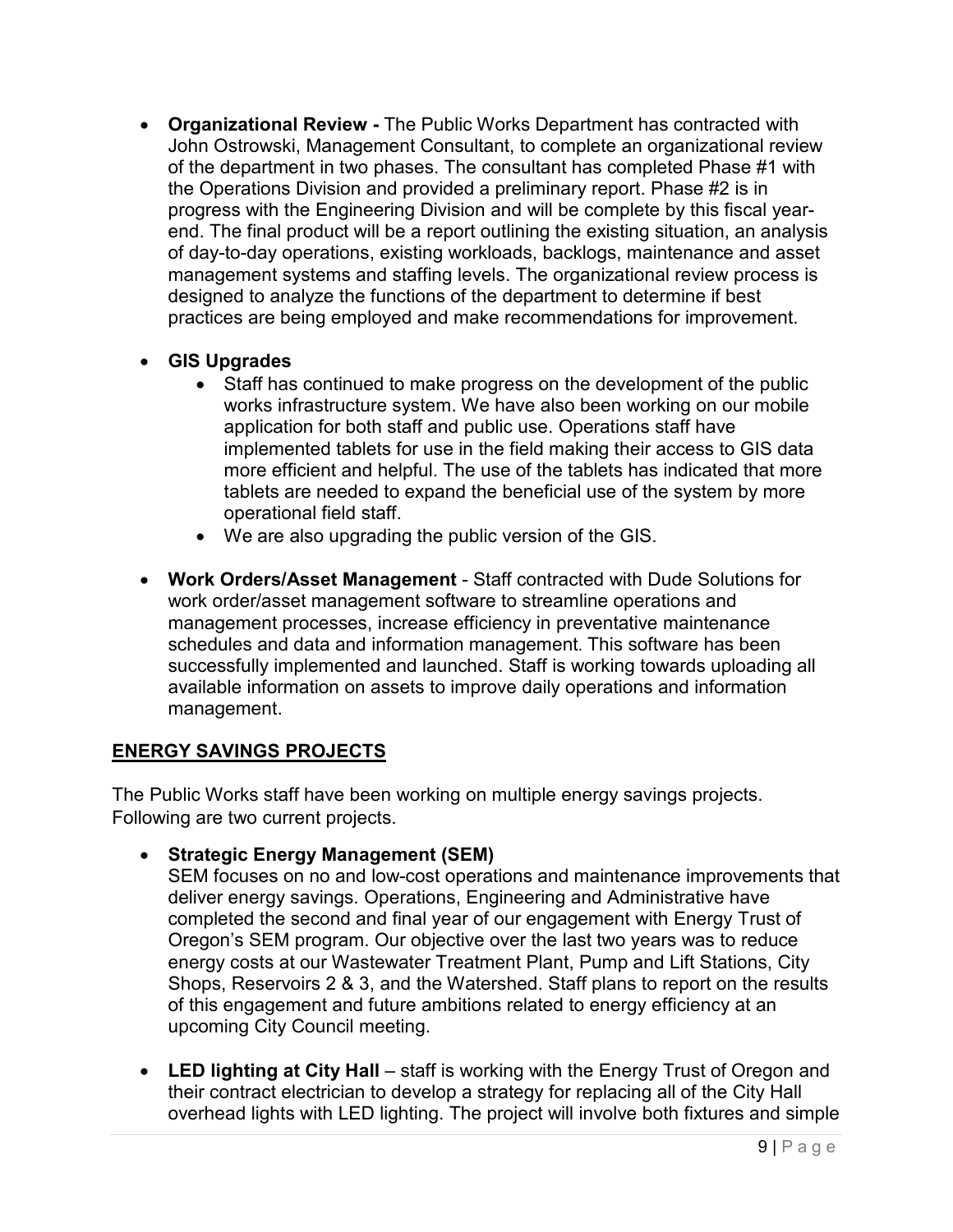bulb replacements. The work was budgeted for the last fiscal year (20/21) at \$20,000 and is currently on hold pending available revenue and pricing updates. This work is currently budgeted for this fiscal year (21/22). We are awaiting verification that the cost incentives will still be available for this fiscal year.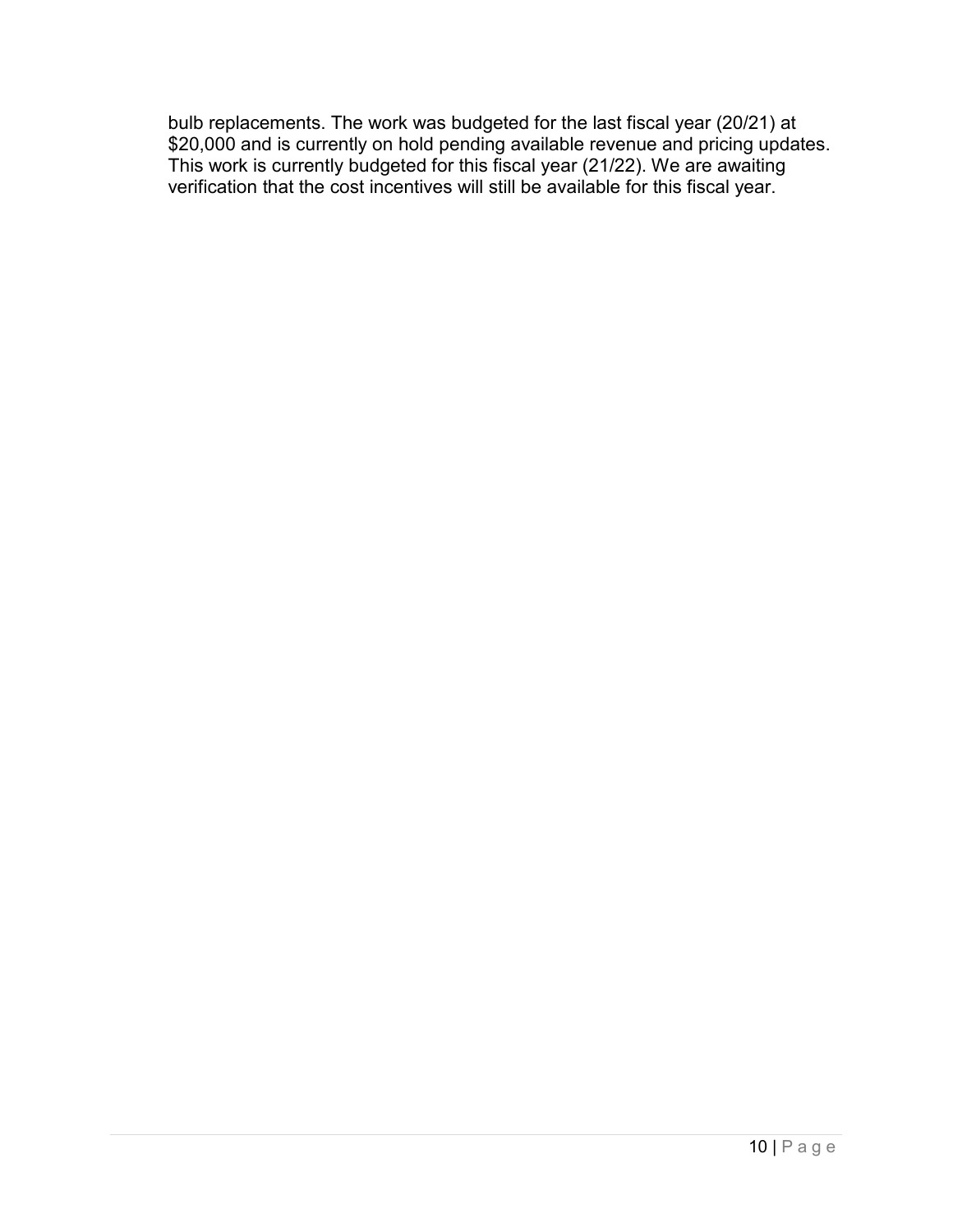# **SUMMARY OF INFRASTRUCTURE GRANTS IN PROGRESS**

(Projects already awarded)

## **GRANT FUNDED Pipeline Road Waterline Resilience Project - \$2,930,000**

This project includes re-aligning some of the most landslide-prone sections of our transmission main to more stable ground. This will be the start of many other project recommendations made in our Pipeline Road Transmission Main Resilience Study.

## **GRANT FUNDED 16th Street Distribution Waterline Project - \$2,790,000**

This project is the first section of our water distribution piping leaving Reservoir 2 and feeding a large section of the City including downtown and the Port area. The pipe was constructed in 1895 and runs through a tunnel from Reservoir 2 to 16<sup>th</sup> and Jerome Street.

### **GRANT FUNDED OR202 Waterline Replacement Project - \$1,000,000**

This project replaces an undersized older waterline that runs along the project limits of the upcoming OR202 Sidewalk Project. The pipe is required to be replaced prior to repaving the highway adjacent to the new sidewalk between the Short Stop Market and the Astoria High School.

## **GRANT FUNDED Wastewater Treatment Plant (WWTP) Improvements Project - \$4,860,000**

The Wastewater Treatment Plant upgrades, which include flow measurement, screening, influent grit removal, and pond baffles, have been in the works for many years. This grant opportunity prevents rate increases that would have been needed to pay the debt service on a loan for the full amount.

## **GRANT FUNDED Pre-Disaster Landslide Storm Drainage Project - \$902,487.50**

(75% or \$676,875 grant funded with 25% or \$225,615 City match)

This project includes two of six landslide areas identified for storm pipe replacement of pipe placed in the early 1950's after three very large landslides destroyed many homes along the north slopes of Astoria.

**GRANT FUNDED OR 202 Sidewalk Project - \$4,172,000** (90% or \$3,743,450 grant funded with 10% or \$428,550 City match)

The construction of new sidewalk and drainage infrastructure between the Short Stop Market and the Astoria High School will connect large neighborhood areas to the high school. This area is experiencing high pedestrian volumes where walkers and bicyclists have to navigate the highway shoulder around a curved roadway.

## **GRANT FUNDED Marine Drive & 23rd Street Crosswalk Enhancements Project - \$200,000**

This project will provide a Rapid Flashing Rectangular Beacon and crosswalk enhancements at the request of the CO-OP and Columbia Memorial Hospital, both of which have resulted in increased pedestrian activity at the crossing.